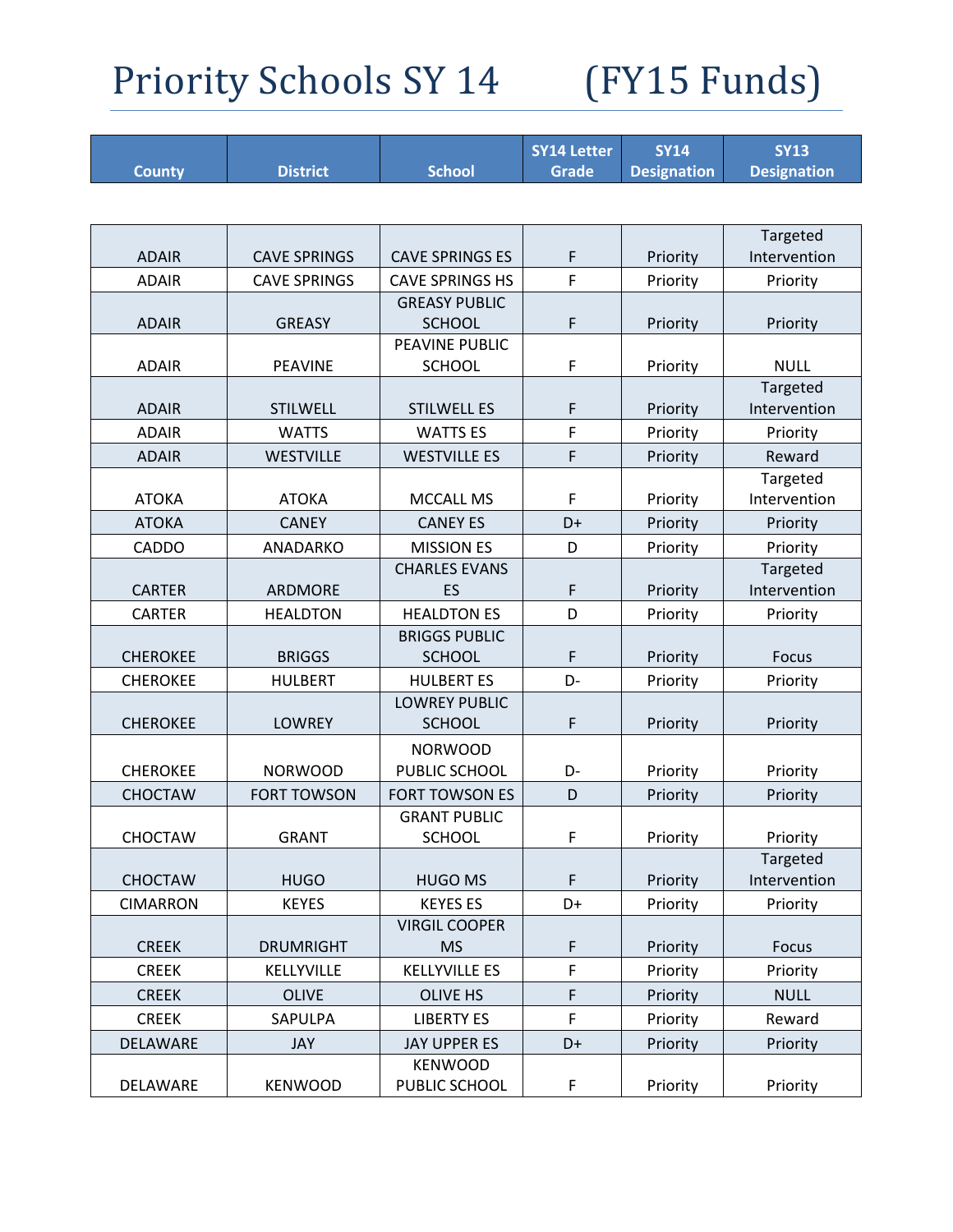|                   |                                    |                                      | <b>SY14 Letter</b> | <b>SY14</b>        | <b>SY13</b>              |
|-------------------|------------------------------------|--------------------------------------|--------------------|--------------------|--------------------------|
| <b>County</b>     | <b>District</b>                    | <b>School</b>                        | <b>Grade</b>       | <b>Designation</b> | <b>Designation</b>       |
|                   |                                    |                                      |                    |                    |                          |
|                   |                                    |                                      |                    |                    | Targeted                 |
| DELAWARE          | <b>OAKS-MISSION</b>                | <b>OAKS-MISSION ES</b>               | $\mathsf F$        | Priority           | Intervention             |
|                   |                                    |                                      |                    |                    | Targeted                 |
| <b>GARFIELD</b>   | <b>ENID</b>                        | <b>COOLIDGE ES</b>                   | F                  | Priority           | Intervention             |
| <b>GARFIELD</b>   | <b>ENID</b>                        | <b>GARFIELD ES</b>                   | F                  | Priority           | Priority                 |
| <b>GARFIELD</b>   | <b>ENID</b>                        | LONGFELLOW MS                        |                    |                    | Targeted<br>Intervention |
|                   |                                    |                                      | F                  | Priority           |                          |
| <b>GARFIELD</b>   | <b>GARBER</b>                      | <b>GARBER HS</b>                     | $A -$              | Priority           | Reward                   |
| <b>GARVIN</b>     | <b>PAOLI</b><br><b>POND CREEK-</b> | <b>PAOLIES</b><br><b>POND CREEK-</b> | F                  | Priority           | Priority                 |
| <b>GRANT</b>      | <b>HUNTER</b>                      | <b>HUNTER MS</b>                     | F                  | Priority           | <b>NULL</b>              |
| <b>HASKELL</b>    | <b>KEOTA</b>                       | <b>KEOTA ES</b>                      | D                  | Priority           | Priority                 |
| <b>HASKELL</b>    | <b>KINTA</b>                       | <b>KINTA ES</b>                      | D+                 | Priority           | Priority                 |
| <b>HASKELL</b>    | <b>MCCURTAIN</b>                   | <b>MCCURTAIN ES</b>                  | D+                 |                    |                          |
|                   |                                    |                                      |                    | Priority           | Priority                 |
| <b>HASKELL</b>    | WHITEFIELD                         | WHITEFIELD<br>PUBLIC SCHOOL          | D+                 | Priority           | Priority                 |
| <b>HUGHES</b>     | <b>CALVIN</b>                      | <b>CALVIN ES</b>                     | D+                 | Priority           | Priority                 |
| <b>HUGHES</b>     | <b>WETUMKA</b>                     | <b>WETUMKA HS</b>                    | D-                 | Priority           | Priority                 |
|                   |                                    |                                      |                    |                    | Targeted                 |
| <b>JACKSON</b>    | <b>BLAIR</b>                       | <b>BLAIR ES</b>                      | F                  | Priority           | Intervention             |
| <b>JACKSON</b>    | <b>ELDORADO</b>                    | <b>ELDORADO ES</b>                   | F                  | Priority           | Reward                   |
| <b>JACKSON</b>    | <b>ELDORADO</b>                    | <b>ELDORADO HS</b>                   | F                  | Priority           | <b>NULL</b>              |
| <b>JEFFERSON</b>  | <b>RINGLING</b>                    | <b>RINGLING JHS</b>                  | D-                 | Priority           | Priority                 |
|                   |                                    | <b>MANNSVILLE</b>                    |                    |                    |                          |
| <b>JOHNSTON</b>   | MANNSVILLE                         | PUBLIC SCHOOL                        | F                  | Priority           | Priority                 |
|                   |                                    |                                      |                    |                    | Targeted                 |
| <b>JOHNSTON</b>   | <b>MILBURN</b>                     | <b>MILBURN ES</b>                    | F                  | Priority           | Intervention             |
|                   |                                    | <b>RAVIA PUBLIC</b>                  |                    |                    | Targeted                 |
| <b>JOHNSTON</b>   | <b>RAVIA</b>                       | <b>SCHOOL</b>                        | F                  | Priority           | Intervention             |
| KAY               | <b>NEWKIRK</b>                     | NEWKIRK-<br><b>BRAMANES</b>          | F                  | Priority           | Priority                 |
|                   |                                    | PECKHAM PUBLIC                       |                    |                    | Targeted                 |
| KAY               | PECKHAM                            | <b>SCHOOL</b>                        | F                  | Priority           | Intervention             |
| <b>KAY</b>        | PONCA CITY                         | <b>LINCOLN ES</b>                    | F                  | Priority           | Priority                 |
| <b>KINGFISHER</b> | <b>DOVER</b>                       | <b>DOVER ES</b>                      | F                  | Priority           | Reward                   |
| <b>KINGFISHER</b> | <b>DOVER</b>                       | <b>DOVER HS</b>                      | $\sf B$            | Priority           | Priority                 |
| <b>KIOWA</b>      | LONE WOLF                          | LONE WOLF HS                         | F                  | Priority           | <b>NULL</b>              |
|                   |                                    | <b>BUFFALO VALLEY</b>                |                    |                    |                          |
| LATIMER           | <b>BUFFALO VALLEY</b>              | ES                                   | D                  | Priority           | Priority                 |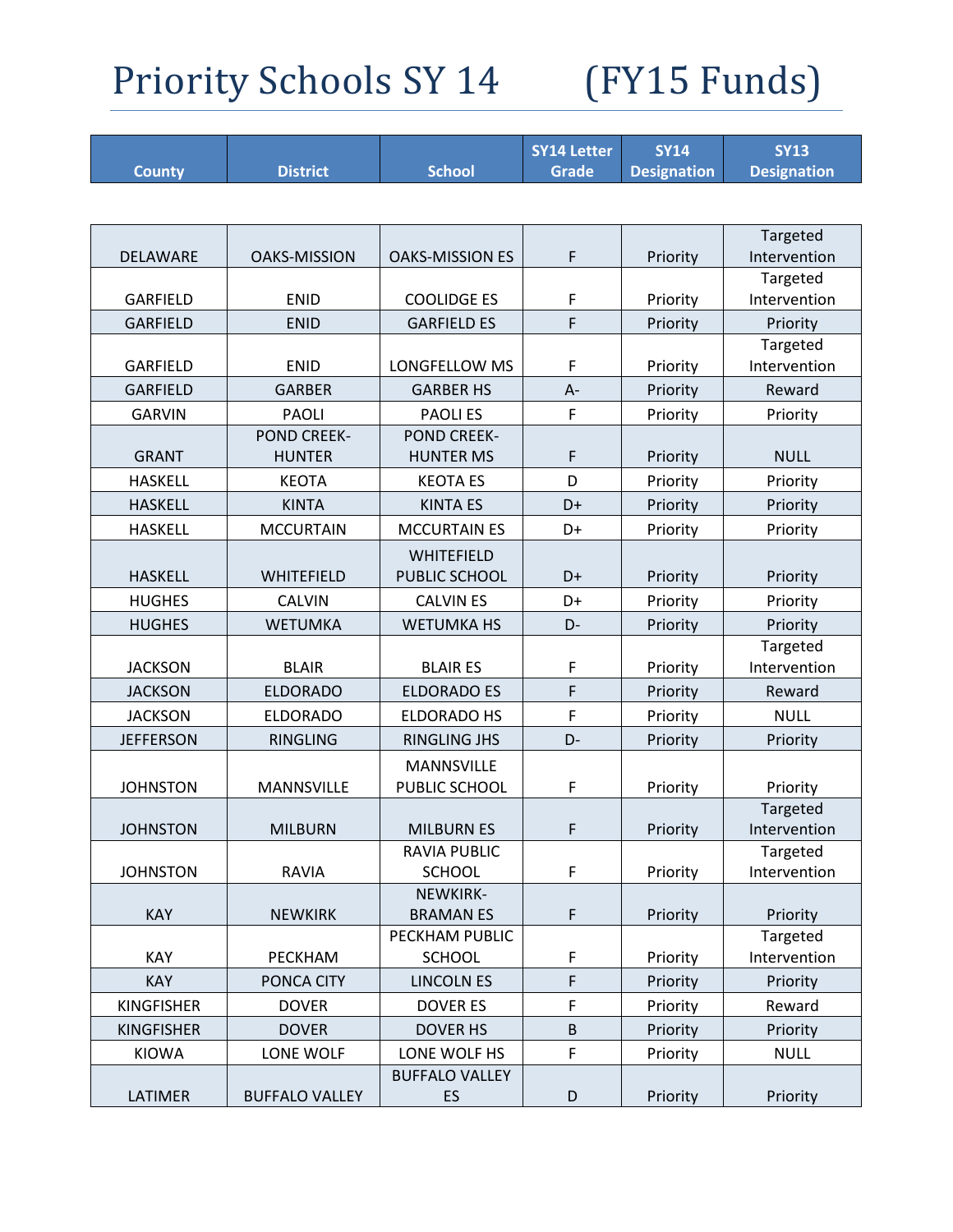| <b>County</b>    | <b>District</b>       | <b>School</b>                        | <b>SY14 Letter</b><br><b>Grade</b> | <b>SY14</b><br><b>Designation</b> | <b>SY13</b><br><b>Designation</b> |
|------------------|-----------------------|--------------------------------------|------------------------------------|-----------------------------------|-----------------------------------|
|                  |                       |                                      |                                    |                                   |                                   |
| LE FLORE         | <b>CAMERON</b>        | <b>CAMERON ES</b>                    | F                                  | Priority                          | Reward                            |
|                  |                       | <b>MONROE PUBLIC</b>                 |                                    |                                   | Targeted                          |
| LE FLORE         | <b>MONROE</b>         | <b>SCHOOL</b>                        | $\mathsf F$                        | Priority                          | Intervention                      |
|                  |                       | <b>SHADY POINT</b>                   |                                    |                                   |                                   |
| LE FLORE         | <b>SHADY POINT</b>    | PUBLIC SCHOOL                        | F                                  | Priority                          | Priority                          |
| LE FLORE         | <b>TALIHINA</b>       | <b>TALIHINA JHS</b>                  | F                                  | Priority                          | <b>NULL</b>                       |
|                  |                       | <b>WHITE ROCK</b>                    |                                    |                                   |                                   |
| <b>LINCOLN</b>   | <b>WHITE ROCK</b>     | PUBLIC SCHOOL                        | F                                  | Priority                          | Priority                          |
|                  |                       |                                      |                                    |                                   | Targeted                          |
| <b>LOGAN</b>     | <b>CRESCENT</b>       | <b>CRESCENT ES</b>                   | F                                  | Priority                          | Intervention                      |
| <b>LOGAN</b>     | <b>CRESCENT</b>       | <b>CRESCENT MS</b>                   | F                                  | Priority                          | Priority                          |
| <b>MAYES</b>     | <b>CHOUTEAU-MAZIE</b> | <b>CHOUTEAU ES</b>                   | $\mathsf F$                        | Priority                          | Targeted<br>Intervention          |
|                  |                       | CHOUTEAU-                            |                                    |                                   |                                   |
| <b>MAYES</b>     | <b>CHOUTEAU-MAZIE</b> | MAZIE EC CTR                         | F                                  | Priority                          | <b>NULL</b>                       |
|                  |                       | SPAVINAW                             |                                    |                                   |                                   |
| <b>MAYES</b>     | SPAVINAW              | PUBLIC SCHOOL                        | D                                  | Priority                          | Priority                          |
|                  |                       | <b>WICKLIFFE</b>                     |                                    |                                   | Targeted                          |
| <b>MAYES</b>     | <b>WICKLIFFE</b>      | PUBLIC SCHOOL                        | F                                  | Priority                          | Intervention                      |
|                  |                       | <b>GLOVER PUBLIC</b>                 |                                    |                                   |                                   |
| <b>MCCURTAIN</b> | <b>GLOVER</b>         | <b>SCHOOL</b>                        | F                                  | Priority                          | Reward                            |
| <b>MCCURTAIN</b> | <b>IDABEL</b>         | <b>CENTRAL ES</b>                    | D+                                 | Priority                          | Priority                          |
| <b>MCINTOSH</b>  | <b>HANNA</b>          | <b>HANNA ES</b>                      | F                                  | Priority                          | <b>NULL</b>                       |
| <b>MCINTOSH</b>  | <b>HANNA</b>          | <b>HANNA HS</b>                      | $C+$                               | Priority                          | <b>NULL</b>                       |
| <b>MUSKOGEE</b>  | <b>MUSKOGEE</b>       | <b>ALICE</b><br><b>ROBERTSON JHS</b> | D-                                 | Priority                          | Priority                          |
| <b>MUSKOGEE</b>  | <b>MUSKOGEE</b>       | <b>HARRIS-JOBE ES</b>                | D                                  | Priority                          | Priority                          |
| <b>MUSKOGEE</b>  | <b>MUSKOGEE</b>       | <b>WHITTIER ES</b>                   | D-                                 | Priority                          | Priority                          |
|                  |                       | WAINWRIGHT                           |                                    |                                   |                                   |
| <b>MUSKOGEE</b>  | WAINWRIGHT            | PUBLIC SCHOOL                        | F                                  | Priority                          | <b>NULL</b>                       |
| <b>NOBLE</b>     | <b>BILLINGS</b>       | <b>BILLINGS HS</b>                   | D+                                 | Priority                          | Priority                          |
|                  | SOUTH                 | SOUTH                                |                                    |                                   | Targeted                          |
| <b>NOWATA</b>    | <b>COFFEYVILLE</b>    | <b>COFFEYVILLE ES</b>                | F                                  | Priority                          | Intervention                      |
|                  |                       | <b>BEARDEN PUBLIC</b>                |                                    |                                   |                                   |
| <b>OKFUSKEE</b>  | <b>BEARDEN</b>        | <b>SCHOOL</b>                        | D-                                 | Priority                          | Priority                          |
| <b>OKFUSKEE</b>  | <b>GRAHAM-DUSTIN</b>  | <b>DUSTIN ES</b>                     | F                                  | Priority                          | Priority                          |
| <b>OKFUSKEE</b>  | <b>GRAHAM-DUSTIN</b>  | <b>GRAHAM ES</b>                     | $\mathsf F$                        | Priority                          | Priority                          |
| <b>OKFUSKEE</b>  | <b>GRAHAM-DUSTIN</b>  | <b>GRAHAM HS</b>                     | F                                  | Priority                          | Priority                          |
| <b>OKFUSKEE</b>  | <b>MASON</b>          | <b>MASON ES</b>                      | D                                  | Priority                          | Priority                          |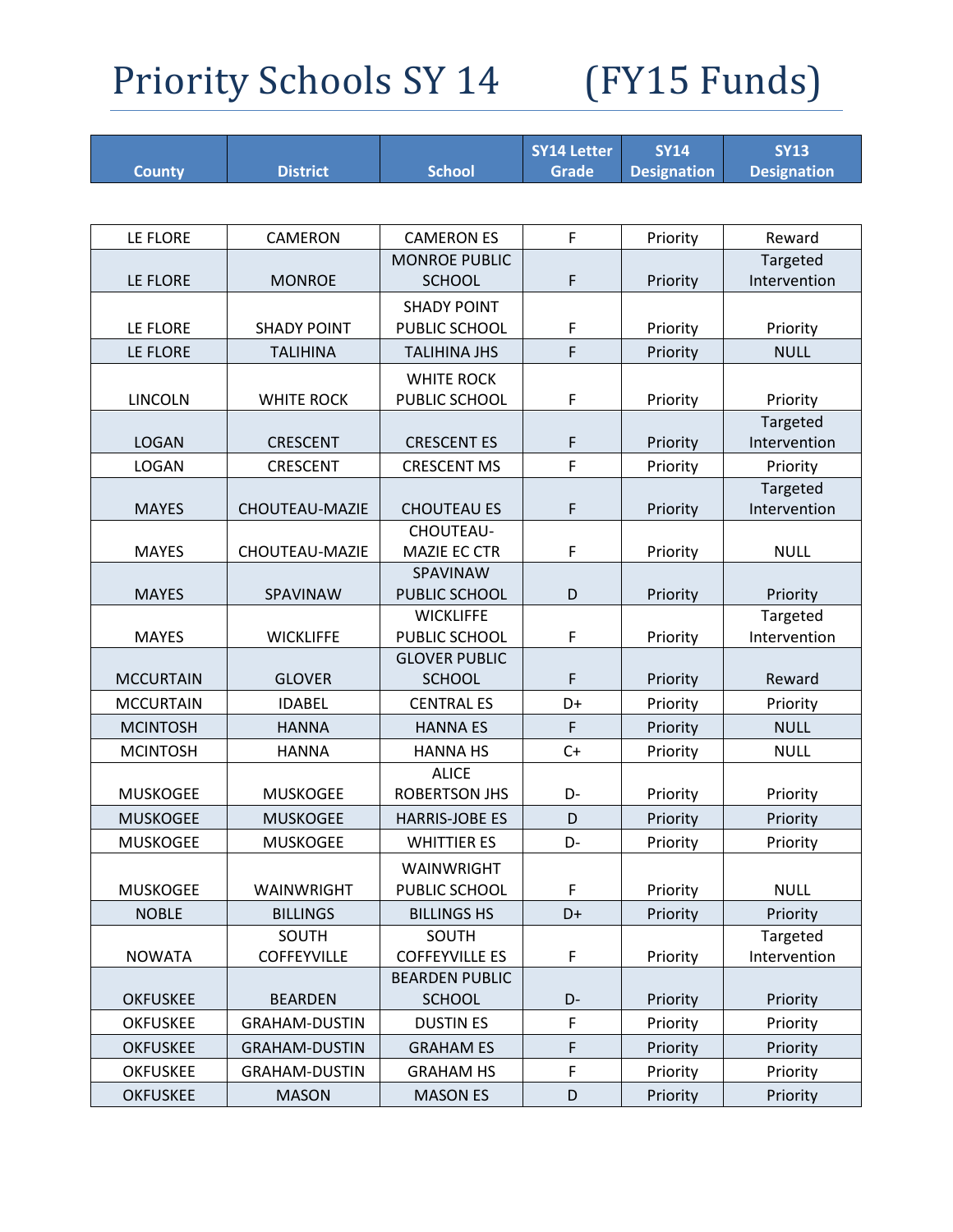|                 |                                        |                                        | <b>SY14 Letter</b> | <b>SY14</b>        | <b>SY13</b>             |
|-----------------|----------------------------------------|----------------------------------------|--------------------|--------------------|-------------------------|
| <b>County</b>   | <b>District</b>                        | <b>School</b>                          | <b>Grade</b>       | <b>Designation</b> | <b>Designation</b>      |
|                 |                                        |                                        |                    |                    |                         |
| <b>OKFUSKEE</b> | <b>PADEN</b>                           | <b>PADEN ES</b>                        | D-                 | Priority           | Priority                |
|                 |                                        |                                        |                    |                    | Targeted                |
| <b>OKFUSKEE</b> | WELEETKA                               | <b>WELEETKA JHS</b>                    | F                  | Priority           | Intervention            |
|                 |                                        |                                        |                    |                    | Targeted                |
| <b>OKLAHOMA</b> | <b>CROOKED OAK</b>                     | <b>CENTRAL OAK ES</b>                  | F                  | Priority           | Intervention            |
|                 |                                        | <b>CROOKED OAK</b>                     |                    |                    |                         |
| <b>OKLAHOMA</b> | <b>CROOKED OAK</b>                     | <b>MS</b>                              | F                  | Priority           | Priority                |
| <b>OKLAHOMA</b> | <b>CRUTCHO</b>                         | <b>CRUTCHO PUBLIC</b><br><b>SCHOOL</b> | F                  | Priority           |                         |
| <b>OKLAHOMA</b> | <b>LUTHER</b>                          | <b>LUTHER ES</b>                       | F                  |                    | Priority<br><b>NULL</b> |
|                 | <b>LUTHER</b>                          |                                        |                    | Priority           |                         |
| <b>OKLAHOMA</b> |                                        | <b>LUTHER HS</b>                       | F                  | Priority           | <b>NULL</b>             |
| <b>OKLAHOMA</b> | <b>MILLWOOD</b>                        | MILLWOOD ES                            | F                  | Priority           | Priority                |
| <b>OKLAHOMA</b> | <b>MILLWOOD</b>                        | MILLWOOD HS                            | $\mathsf F$        | Priority           | <b>NULL</b>             |
|                 | <b>OKC CHARTER:</b><br><b>SEEWORTH</b> | <b>JUSTICE A.W.</b><br><b>SEEWORTH</b> |                    |                    |                         |
| <b>OKLAHOMA</b> | <b>ACADEMY</b>                         | <b>ACADEMY</b>                         | F                  | Priority           | Priority                |
| <b>OKLAHOMA</b> | <b>OKLAHOMA CITY</b>                   | <b>ADAMSES</b>                         | F                  | Priority           | Priority                |
|                 |                                        |                                        |                    |                    | Targeted                |
| <b>OKLAHOMA</b> | <b>OKLAHOMA CITY</b>                   | <b>ARTHUR ES</b>                       | F                  | Priority           | Intervention            |
| <b>OKLAHOMA</b> | <b>OKLAHOMA CITY</b>                   | <b>BODINE ES</b>                       | F                  | Priority           | Priority                |
| <b>OKLAHOMA</b> | <b>OKLAHOMA CITY</b>                   | <b>BRITTON ES</b>                      | F                  | Priority           | Priority                |
| <b>OKLAHOMA</b> | <b>OKLAHOMA CITY</b>                   | <b>CAPITOL HILL ES</b>                 | F                  | Priority           | Priority                |
| <b>OKLAHOMA</b> | <b>OKLAHOMA CITY</b>                   | <b>CESAR CHAVEZ ES</b>                 | F                  | Priority           | Priority                |
|                 |                                        |                                        |                    |                    | Targeted                |
| <b>OKLAHOMA</b> | <b>OKLAHOMA CITY</b>                   | <b>COOLIDGE ES</b>                     | F                  | Priority           | Intervention            |
| <b>OKLAHOMA</b> | <b>OKLAHOMA CITY</b>                   | <b>DOUGLASS HS</b>                     | D-                 | Priority           | Priority                |
| <b>OKLAHOMA</b> | <b>OKLAHOMA CITY</b>                   | <b>DOUGLASS MS</b>                     | F                  | Priority           | Priority                |
| <b>OKLAHOMA</b> | <b>OKLAHOMA CITY</b>                   | <b>EDGEMERE ES</b>                     | F                  | Priority           | Priority                |
| <b>OKLAHOMA</b> | <b>OKLAHOMA CITY</b>                   | <b>EDWARDS ES</b>                      | F                  | Priority           | Priority                |
|                 |                                        | <b>EMERSON</b>                         |                    |                    |                         |
|                 |                                        | ALTERNATIVE ED.                        |                    |                    |                         |
| <b>OKLAHOMA</b> | <b>OKLAHOMA CITY</b>                   | (ES)                                   | F                  | Priority           | Priority                |
|                 |                                        | <b>EMERSON</b>                         |                    |                    |                         |
|                 |                                        | ALTERNATIVE ED.                        |                    |                    |                         |
| <b>OKLAHOMA</b> | <b>OKLAHOMA CITY</b>                   | (HS)                                   | D                  | Priority           | Priority                |
|                 |                                        | <b>EMERSON</b>                         |                    |                    |                         |
|                 |                                        | ALTERNATIVE ED.                        |                    |                    |                         |
| <b>OKLAHOMA</b> | <b>OKLAHOMA CITY</b>                   | (MS)                                   | F                  | Priority           | Priority                |
| <b>OKLAHOMA</b> | OKLAHOMA CITY                          | F.D. MOON ES                           | F                  | Priority           | Priority                |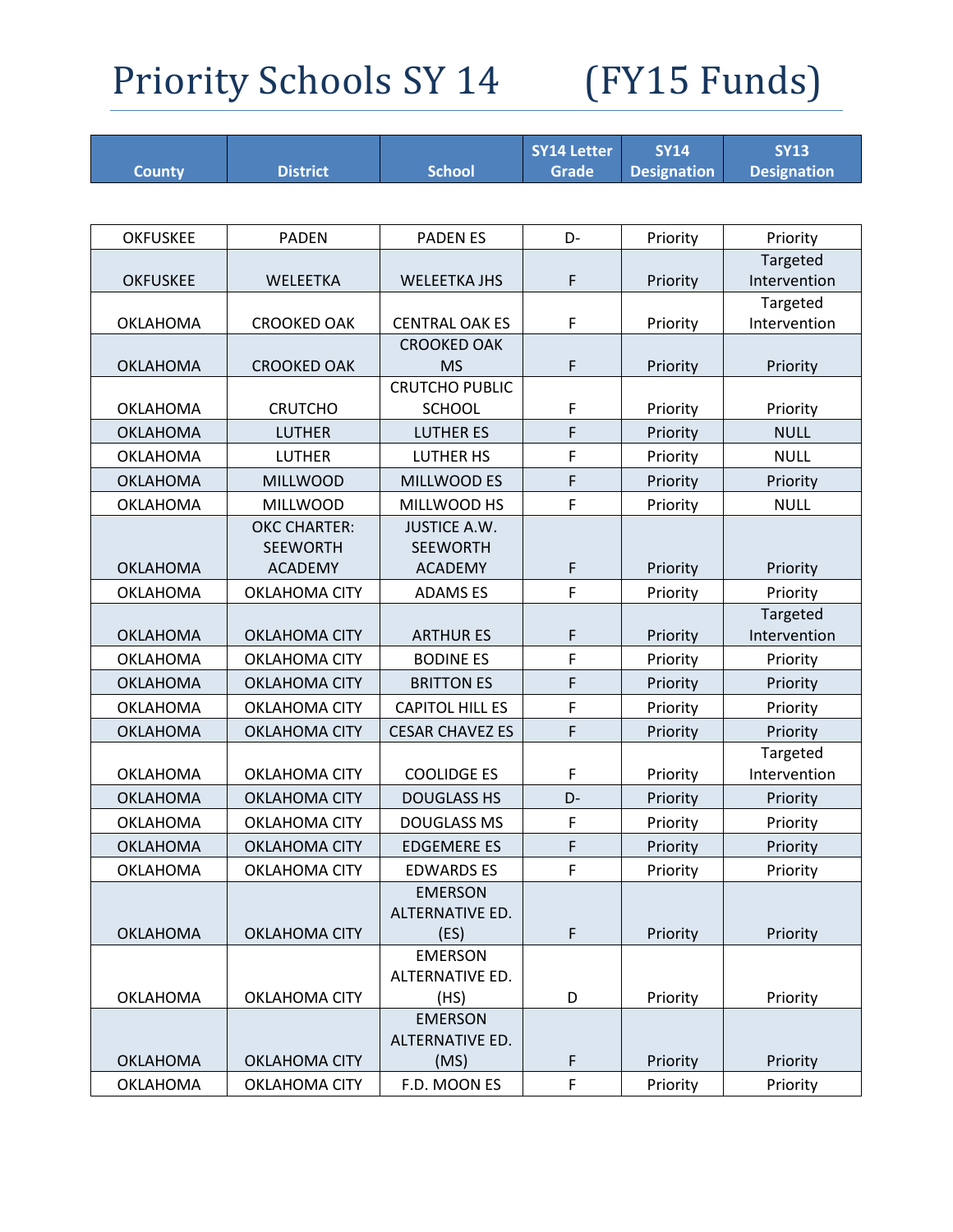| <b>County</b>   | <b>District</b>      | <b>School</b>                           | <b>SY14 Letter</b><br><b>Grade</b> | <b>SY14</b><br><b>Designation</b> | <b>SY13</b><br><b>Designation</b> |
|-----------------|----------------------|-----------------------------------------|------------------------------------|-----------------------------------|-----------------------------------|
|                 |                      |                                         |                                    |                                   |                                   |
| <b>OKLAHOMA</b> | <b>OKLAHOMA CITY</b> | <b>FILLMORE ES</b>                      | F                                  | Priority                          | Priority                          |
| OKLAHOMA        | <b>OKLAHOMA CITY</b> | <b>GATEWOOD ES</b>                      | F                                  | Priority                          | Targeted<br>Intervention          |
| <b>OKLAHOMA</b> | <b>OKLAHOMA CITY</b> | <b>GREEN PASTURES</b><br>ES             | F                                  | Priority                          | Priority                          |
| <b>OKLAHOMA</b> | <b>OKLAHOMA CITY</b> | <b>GREYSTONE</b><br><b>LOWER ES</b>     | F                                  | Priority                          | <b>NULL</b>                       |
| OKLAHOMA        | <b>OKLAHOMA CITY</b> | <b>GREYSTONE</b><br><b>UPPER ES</b>     | F                                  | Priority                          | Priority                          |
| <b>OKLAHOMA</b> | <b>OKLAHOMA CITY</b> | <b>HAWTHORNE ES</b>                     | D                                  | Priority                          | Priority                          |
| <b>OKLAHOMA</b> | <b>OKLAHOMA CITY</b> | <b>HAYES ES</b>                         | D-                                 | Priority                          | Priority                          |
| <b>OKLAHOMA</b> | <b>OKLAHOMA CITY</b> | <b>HERONVILLE ES</b>                    | F                                  | Priority                          | Priority                          |
| <b>OKLAHOMA</b> | <b>OKLAHOMA CITY</b> | <b>HILLCREST ES</b>                     | D-                                 | Priority                          | Priority                          |
| <b>OKLAHOMA</b> | <b>OKLAHOMA CITY</b> | <b>JEFFERSON MS</b>                     | $\mathsf F$                        | Priority                          | Priority                          |
| <b>OKLAHOMA</b> | <b>OKLAHOMA CITY</b> | <b>JOHN MARSHALL</b><br><b>MS</b>       | $\mathsf F$                        | Priority                          | Priority                          |
| <b>OKLAHOMA</b> | <b>OKLAHOMA CITY</b> | <b>KAISER ES</b>                        | F                                  | Priority                          | Targeted<br>Intervention          |
| <b>OKLAHOMA</b> | <b>OKLAHOMA CITY</b> | LEE ES                                  | F                                  | Priority                          | Priority                          |
| <b>OKLAHOMA</b> | <b>OKLAHOMA CITY</b> | M.L. KING JR. ES                        | F                                  | Priority                          | Priority                          |
| <b>OKLAHOMA</b> | <b>OKLAHOMA CITY</b> | <b>MONROE ES</b>                        | F                                  | Priority                          | <b>Focus</b>                      |
| <b>OKLAHOMA</b> | <b>OKLAHOMA CITY</b> | <b>NORTH</b><br><b>HIGHLAND ES</b>      | F                                  | Priority                          | Priority                          |
| <b>OKLAHOMA</b> | <b>OKLAHOMA CITY</b> | <b>NORTHEAST MS</b>                     | D                                  | Priority                          | Priority                          |
| <b>OKLAHOMA</b> | <b>OKLAHOMA CITY</b> | <b>OAKRIDGE ES</b>                      | F                                  | Priority                          | Priority                          |
| <b>OKLAHOMA</b> | <b>OKLAHOMA CITY</b> | <b>OKLAHOMA</b><br><b>CENTENNIAL HS</b> | F                                  | Priority                          | Priority                          |
| <b>OKLAHOMA</b> | OKLAHOMA CITY        | <b>OKLAHOMA</b><br><b>CENTENNIAL MS</b> | F                                  | Priority                          | Priority                          |
| <b>OKLAHOMA</b> | <b>OKLAHOMA CITY</b> | <b>PARMELEE ES</b>                      | D                                  | Priority                          | Priority                          |
| <b>OKLAHOMA</b> | <b>OKLAHOMA CITY</b> | PRAIRIE QUEEN<br>ES                     | F                                  | Priority                          | Targeted<br>Intervention          |
| <b>OKLAHOMA</b> | OKLAHOMA CITY        | ROCKWOOD ES                             | $\mathsf F$                        | Priority                          | Priority                          |
| <b>OKLAHOMA</b> | <b>OKLAHOMA CITY</b> | <b>ROGERS MS</b>                        | $\mathsf F$                        | Priority                          | Reward                            |
| <b>OKLAHOMA</b> | <b>OKLAHOMA CITY</b> | ROOSEVELT MS                            | $\mathsf F$                        | Priority                          | Priority                          |
| <b>OKLAHOMA</b> | OKLAHOMA CITY        | <b>SHIDLER ES</b>                       | F                                  | Priority                          | Priority                          |
| <b>OKLAHOMA</b> | <b>OKLAHOMA CITY</b> | <b>SOUTHERN HILLS</b><br>ES             | F                                  | Priority                          | Priority                          |
| <b>OKLAHOMA</b> | OKLAHOMA CITY        | <b>SPENCER ES</b>                       | F                                  | Priority                          | Targeted                          |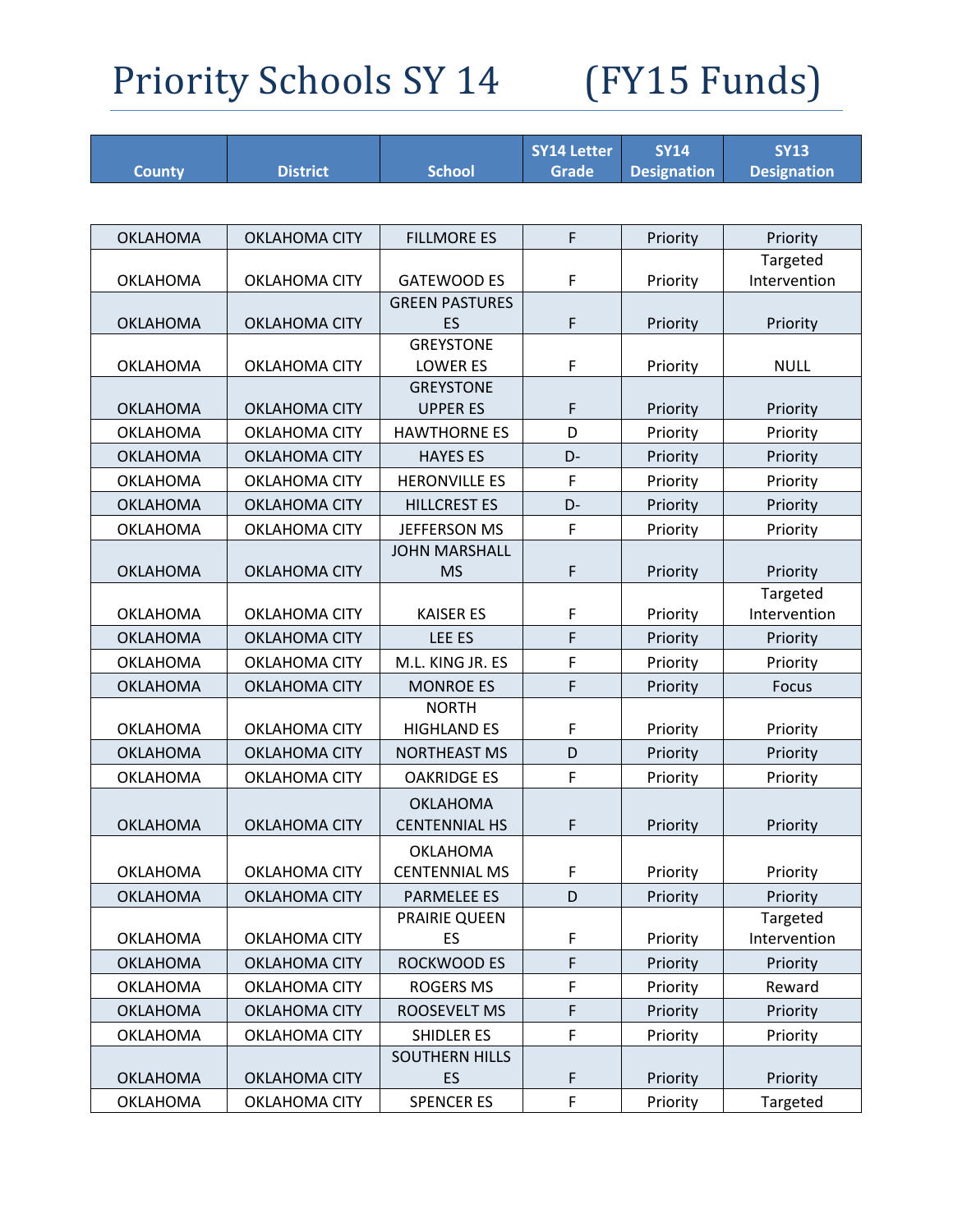|                  |                        |                        | <b>SY14 Letter</b> | <b>SY14</b>        | <b>SY13</b>              |
|------------------|------------------------|------------------------|--------------------|--------------------|--------------------------|
| <b>County</b>    | <b>District</b>        | <b>School</b>          | <b>Grade</b>       | <b>Designation</b> | <b>Designation</b>       |
|                  |                        |                        |                    |                    |                          |
|                  |                        |                        |                    |                    | Intervention             |
|                  |                        |                        |                    |                    | Targeted                 |
| <b>OKLAHOMA</b>  | <b>OKLAHOMA CITY</b>   | <b>STAND WATIE ES</b>  | F                  | Priority           | Intervention             |
| <b>OKLAHOMA</b>  | <b>OKLAHOMA CITY</b>   | <b>STAR SPENCER HS</b> | F                  | Priority           | Focus                    |
| <b>OKLAHOMA</b>  | <b>OKLAHOMA CITY</b>   | <b>TELSTAR ES</b>      | F                  | Priority           | Priority                 |
| <b>OKLAHOMA</b>  | <b>OKLAHOMA CITY</b>   | <b>WEBSTER MS</b>      | F                  | Priority           | Priority                 |
| <b>OKLAHOMA</b>  | <b>PUTNAM CITY</b>     | <b>MAYFIELD MS</b>     | D+                 | Priority           | Priority                 |
|                  | SANTA FE SOUTH         | SANTA FE SOUTH         |                    |                    |                          |
| OKLAHOMA         | ES (CHARTER)           | ES (CHARTER)           | D+                 | Priority           | Priority                 |
| <b>OKLAHOMA</b>  | <b>WESTERN HEIGHTS</b> | <b>BRIDGESTONE ES</b>  | $\mathsf F$        | Priority           | Priority                 |
|                  |                        | <b>COUNCIL GROVE</b>   |                    |                    |                          |
| <b>OKLAHOMA</b>  | <b>WESTERN HEIGHTS</b> | ES                     | F                  | Priority           | Priority                 |
| <b>OKLAHOMA</b>  | <b>WESTERN HEIGHTS</b> | <b>JOHN GLENN ES</b>   | F                  | Priority           | Priority                 |
|                  |                        | <b>WESTERN</b>         |                    |                    |                          |
| <b>OKLAHOMA</b>  | <b>WESTERN HEIGHTS</b> | <b>HEIGHTS MS</b>      | F                  | Priority           | Priority                 |
| <b>OKLAHOMA</b>  | <b>WESTERN HEIGHTS</b> | <b>WINDS WEST ES</b>   | F                  | Priority           | Priority                 |
|                  |                        |                        |                    |                    | Targeted                 |
| OKMULGEE         | <b>BEGGS</b>           | <b>BEGGS MS</b>        | F                  | Priority           | Intervention             |
| OKMULGEE         | <b>OKMULGEE</b>        | <b>OKMULGEE HS</b>     | D                  | Priority           | <b>NULL</b>              |
|                  |                        |                        |                    |                    | Targeted                 |
| OKMULGEE         | <b>SCHULTER</b>        | <b>SCHULTER ES</b>     | F                  | Priority           | Intervention<br>Targeted |
| <b>OKMULGEE</b>  | <b>WILSON</b>          | <b>WILSON ES</b>       | F                  | Priority           | Intervention             |
|                  |                        | <b>AVANT PUBLIC</b>    |                    |                    | Targeted                 |
| <b>OSAGE</b>     | <b>AVANT</b>           | <b>SCHOOL</b>          | F                  | Priority           | Intervention             |
|                  |                        | <b>HOMINY EARLY</b>    |                    |                    |                          |
|                  |                        | <b>CHILDHOOD</b>       |                    |                    |                          |
| <b>OSAGE</b>     | <b>HOMINY</b>          | <b>CENTER</b>          | F                  | Priority           | <b>NULL</b>              |
| <b>OSAGE</b>     | <b>HOMINY</b>          | <b>HOMINY MS</b>       | F                  | Priority           | Priority                 |
|                  |                        | <b>OSAGE HILLS</b>     |                    |                    |                          |
| <b>OSAGE</b>     | <b>OSAGE HILLS</b>     | PUBLIC SCHOOL          | F                  | Priority           | <b>NULL</b>              |
| <b>OTTAWA</b>    | <b>WYANDOTTE</b>       | <b>WYANDOTTE MS</b>    | F                  | Priority           | Priority                 |
| <b>PAYNE</b>     | YALE                   | YALE JHS               | F                  | Priority           | Reward                   |
| <b>PITTSBURG</b> | <b>HAILEYVILLE</b>     | <b>HAILEYVILLE HS</b>  | D                  | Priority           | Priority                 |
|                  |                        | <b>HAYWOOD</b>         |                    |                    |                          |
| <b>PITTSBURG</b> | <b>HAYWOOD</b>         | PUBLIC SCHOOL          | F                  | Priority           | <b>NULL</b>              |
| <b>PITTSBURG</b> | <b>PITTSBURG</b>       | PITTSBURG HS           | $C -$              | Priority           | Priority                 |
| POTTAWATOMIE     | EARLSBORO              | <b>EARLSBORO ES</b>    | F                  | Priority           | Targeted<br>Intervention |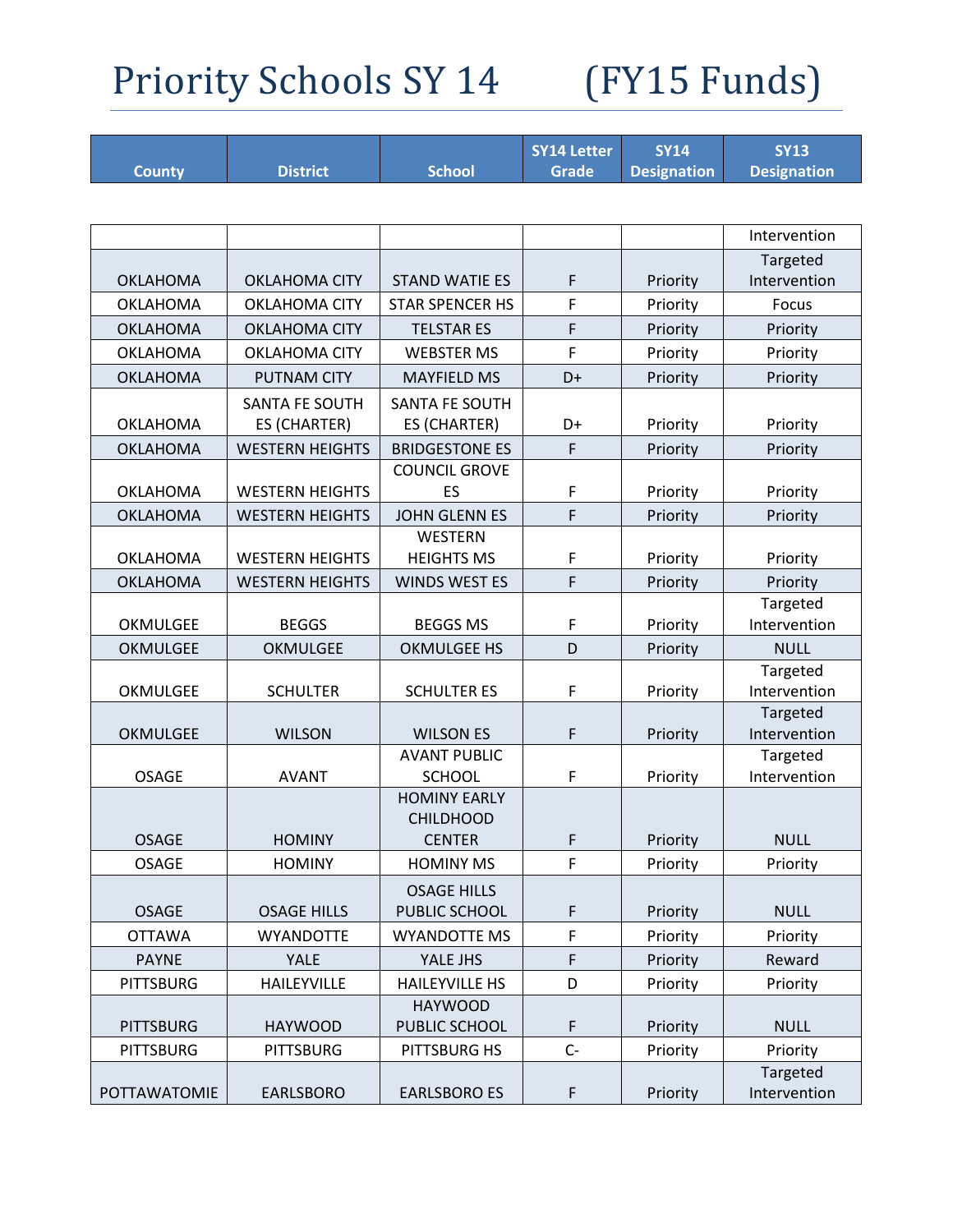|                     |                       |                                           | <b>SY14 Letter</b> | <b>SY14</b>        | <b>SY13</b>             |
|---------------------|-----------------------|-------------------------------------------|--------------------|--------------------|-------------------------|
| <b>County</b>       | <b>District</b>       | <b>School</b>                             | <b>Grade</b>       | <b>Designation</b> | <b>Designation</b>      |
|                     |                       |                                           |                    |                    |                         |
| POTTAWATOMIE        | <b>EARLSBORO</b>      | <b>EARLSBORO HS</b>                       | F                  | Priority           | Priority                |
|                     |                       |                                           |                    |                    | Targeted                |
| <b>POTTAWATOMIE</b> | <b>MACOMB</b>         | <b>MACOMB ES</b>                          | F                  | Priority           | Intervention            |
| POTTAWATOMIE        | <b>MAUD</b>           | <b>MAUD ES</b>                            | F                  | Priority           | Priority                |
| POTTAWATOMIE        | <b>WANETTE</b>        | <b>WANETTE ES</b>                         | F                  | Priority           | Priority                |
| POTTAWATOMIE        | <b>WANETTE</b>        | <b>WANETTE HS</b>                         | F                  | Priority           | <b>NULL</b>             |
|                     |                       | <b>ALBION PUBLIC</b>                      |                    |                    |                         |
| PUSHMATAHA          | <b>ALBION</b>         | <b>SCHOOL</b>                             | F                  | Priority           | Priority                |
|                     |                       |                                           |                    |                    | Targeted                |
| PUSHMATAHA          | <b>MOYERS</b>         | <b>MOYERS ES</b><br><b>NASHOBA PUBLIC</b> | F                  | Priority           | Intervention            |
| PUSHMATAHA          | <b>NASHOBA</b>        | <b>SCHOOL</b>                             | F                  | Priority           | Reward                  |
| <b>ROGERS</b>       | <b>CHELSEA</b>        | <b>ART GOAD ES</b>                        | D                  | Priority           | Priority                |
| <b>ROGERS</b>       | <b>FOYIL</b>          | <b>FOYIL ES</b>                           | D-                 |                    |                         |
| <b>ROGERS</b>       | <b>FOYIL</b>          | <b>FOYIL JHS</b>                          | F                  | Priority           | Priority<br><b>NULL</b> |
|                     |                       |                                           |                    | Priority           |                         |
| <b>SEMINOLE</b>     | <b>BUTNER</b>         | <b>BUTNER ES</b>                          | F                  | Priority           | Priority                |
| SEMINOLE            | <b>BUTNER</b>         | <b>BUTNER HS</b><br><b>JUSTICE PUBLIC</b> | D                  | Priority           | Priority                |
| SEMINOLE            | <b>JUSTICE</b>        | <b>SCHOOL</b>                             | F                  | Priority           | Priority                |
|                     |                       |                                           |                    |                    | Targeted                |
| SEMINOLE            | <b>STROTHER</b>       | <b>STROTHER ES</b>                        | F                  | Priority           | Intervention            |
|                     |                       | <b>WEWOKA</b>                             |                    |                    |                         |
|                     |                       | <b>LEARNING</b>                           |                    |                    |                         |
| SEMINOLE            | <b>WEWOKA</b>         | <b>CENTER</b>                             | $\mathsf F$        | Priority           | Priority                |
|                     |                       |                                           |                    |                    | Targeted                |
| <b>SEMINOLE</b>     | <b>WEWOKA</b>         | <b>WEWOKA MS</b>                          | F                  | Priority           | Intervention            |
|                     |                       | <b>WOODROW</b>                            |                    |                    |                         |
| <b>STEPHENS</b>     | <b>DUNCAN</b>         | <b>WILSON ES</b>                          | F                  | Priority           | Priority                |
| <b>STEPHENS</b>     | <b>EMPIRE</b>         | <b>EMPIRE JHS</b>                         | D                  | Priority           | Priority                |
| <b>TEXAS</b>        | <b>OPTIMA</b>         | <b>OPTIMA PUBLIC</b><br><b>SCHOOL</b>     | F                  | Priority           | Priority                |
| <b>TILLMAN</b>      | <b>DAVIDSON</b>       | <b>DAVIDSON ES</b>                        | $\mathsf F$        | Priority           | Priority                |
|                     |                       | <b>NORTHWOODS</b>                         |                    |                    |                         |
|                     |                       | <b>FINE ARTS</b>                          |                    |                    |                         |
| <b>TULSA</b>        | <b>SAND SPRINGS</b>   | <b>ACADEMY</b>                            | F                  | Priority           | <b>NULL</b>             |
|                     | <b>SANKOFA MIDDLE</b> | <b>SANKOFA MIDDLE</b>                     |                    |                    |                         |
| <b>TULSA</b>        | <b>SCHL (CHARTER)</b> | <b>SCHOOL</b>                             | F                  | Priority           | <b>NULL</b>             |
|                     |                       | ACADEMY                                   |                    |                    |                         |
| <b>TULSA</b>        | <b>TULSA</b>          | <b>CENTRAL ES</b>                         | F                  | Priority           | Priority                |
| <b>TULSA</b>        | <b>TULSA</b>          | <b>ANDERSON ES</b>                        | F                  | Priority           | Priority                |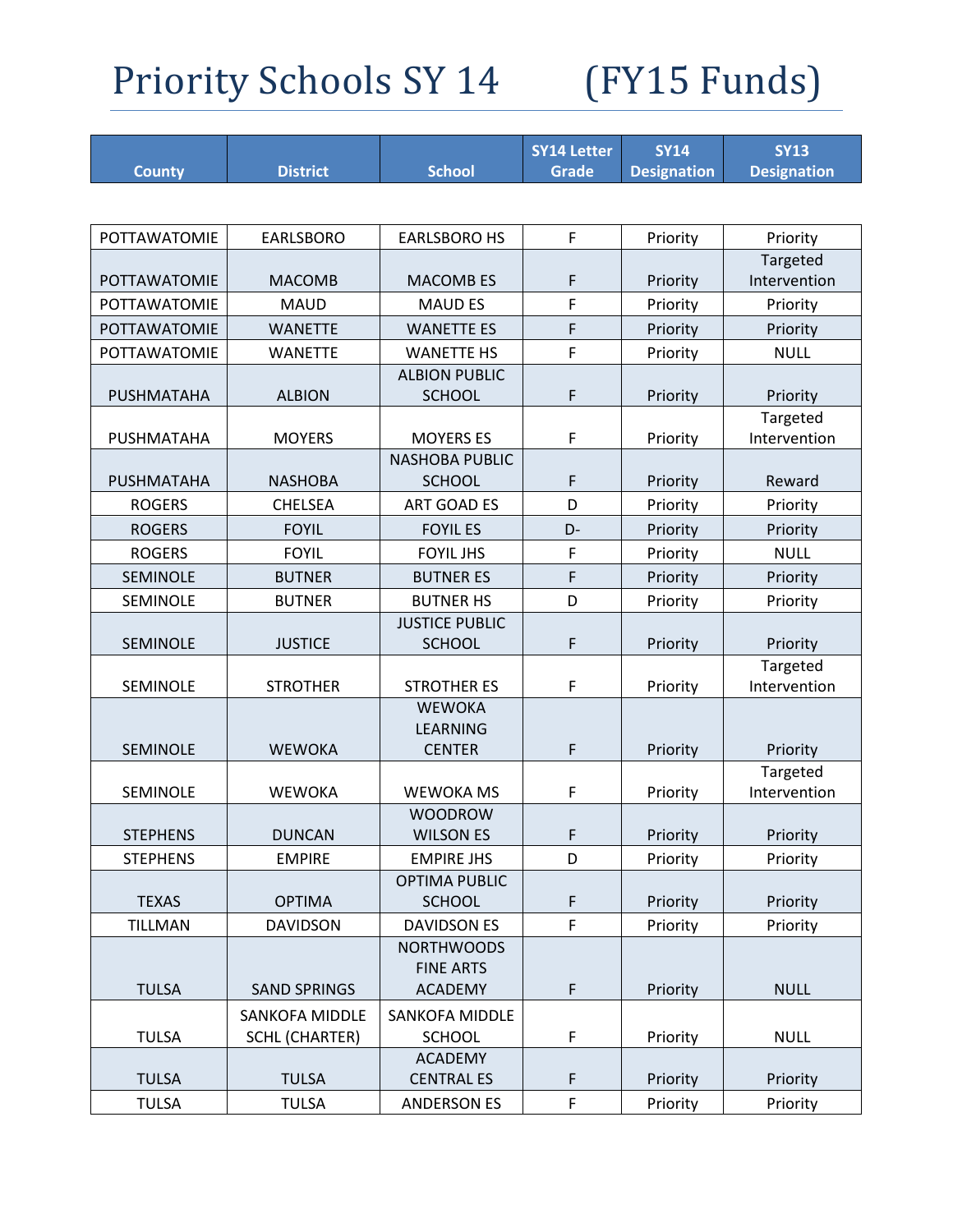|               |                 |                                       | <b>SY14 Letter</b> | <b>SY14</b>        | <b>SY13</b>              |
|---------------|-----------------|---------------------------------------|--------------------|--------------------|--------------------------|
| <b>County</b> | <b>District</b> | <b>School</b>                         | <b>Grade</b>       | <b>Designation</b> | <b>Designation</b>       |
|               |                 |                                       |                    |                    |                          |
|               |                 |                                       |                    |                    | Targeted                 |
| <b>TULSA</b>  | <b>TULSA</b>    | <b>BELL ES</b>                        | F                  | Priority           | Intervention             |
| <b>TULSA</b>  | <b>TULSA</b>    | <b>BURROUGHS ES</b>                   | F                  | Priority           | Priority                 |
| <b>TULSA</b>  | <b>TULSA</b>    | <b>CELIA CLINTON ES</b>               | F                  | Priority           | Priority                 |
| <b>TULSA</b>  | <b>TULSA</b>    | <b>CENTRAL HS</b>                     | D                  | Priority           | Priority                 |
| <b>TULSA</b>  | <b>TULSA</b>    | <b>CENTRAL JHS</b>                    | F                  | Priority           | Priority                 |
| <b>TULSA</b>  | <b>TULSA</b>    | <b>CHOUTEAU ES</b>                    | F                  | Priority           | Priority                 |
| <b>TULSA</b>  | <b>TULSA</b>    | <b>CLINTON MS</b>                     | F                  | Priority           | Priority                 |
| <b>TULSA</b>  | <b>TULSA</b>    | <b>COLUMBUS ES</b>                    | F                  | Priority           | Targeted<br>Intervention |
| <b>TULSA</b>  | <b>TULSA</b>    | <b>COOPER ES</b>                      | F                  | Priority           | Targeted<br>Intervention |
| <b>TULSA</b>  | <b>TULSA</b>    | <b>EAST CENTRAL HS</b>                | D                  | Priority           | Priority                 |
|               |                 | <b>EAST CENTRAL</b>                   |                    |                    |                          |
| <b>TULSA</b>  | <b>TULSA</b>    | <b>JHS</b>                            | F                  | Priority           | Priority                 |
| <b>TULSA</b>  | <b>TULSA</b>    | <b>ECDC PORTER</b>                    | F                  | Priority           | <b>NULL</b>              |
| <b>TULSA</b>  | <b>TULSA</b>    | <b>EMERSON ES</b>                     | F                  | Priority           | Priority                 |
| <b>TULSA</b>  | <b>TULSA</b>    | <b>EUGENE FIELD ES</b>                | F                  | Priority           | Focus                    |
| <b>TULSA</b>  | <b>TULSA</b>    | <b>GILCREASE ES</b>                   | F                  | Priority           | Priority                 |
|               |                 |                                       |                    |                    | Targeted                 |
| <b>TULSA</b>  | <b>TULSA</b>    | <b>GRIMES ES</b>                      | F                  | Priority           | Intervention             |
| <b>TULSA</b>  | <b>TULSA</b>    | <b>HALE JHS</b>                       | F                  | Priority           | Priority                 |
| <b>TULSA</b>  | <b>TULSA</b>    | <b>HAMILTON ES</b>                    | F                  | Priority           | Priority                 |
| <b>TULSA</b>  | <b>TULSA</b>    | <b>HAWTHORNE ES</b>                   | F                  | Priority           | Priority                 |
| <b>TULSA</b>  | <b>TULSA</b>    | <b>JACKSON ES</b>                     | F                  | Priority           | Priority                 |
| <b>TULSA</b>  | <b>TULSA</b>    | <b>JONES ES</b>                       | F                  | Priority           | Priority                 |
| <b>TULSA</b>  | <b>TULSA</b>    | <b>KENDALL-</b><br><b>WHITTIER ES</b> | F                  | Priority           | Priority                 |
| <b>TULSA</b>  | <b>TULSA</b>    | <b>KERR ES</b>                        | F.                 | Priority           | Priority                 |
|               |                 |                                       |                    |                    |                          |
| <b>TULSA</b>  | <b>TULSA</b>    | <b>KEY ES</b>                         | F                  | Priority           | Priority<br>Targeted     |
| <b>TULSA</b>  | <b>TULSA</b>    | <b>LINDBERGH ES</b>                   | F                  | Priority           | Intervention             |
| <b>TULSA</b>  | <b>TULSA</b>    | <b>MACARTHUR ES</b>                   | F                  | Priority           | Priority                 |
| <b>TULSA</b>  | <b>TULSA</b>    | <b>MARK TWAIN ES</b>                  | F                  | Priority           | Priority                 |
| <b>TULSA</b>  | <b>TULSA</b>    | <b>MARSHALL ES</b>                    | F                  | Priority           | Priority                 |
| <b>TULSA</b>  | <b>TULSA</b>    | <b>MCCLURE ES</b>                     | F                  | Priority           | Priority                 |
| <b>TULSA</b>  | <b>TULSA</b>    | <b>MCKINLEY ES</b>                    | F                  | Priority           | Priority                 |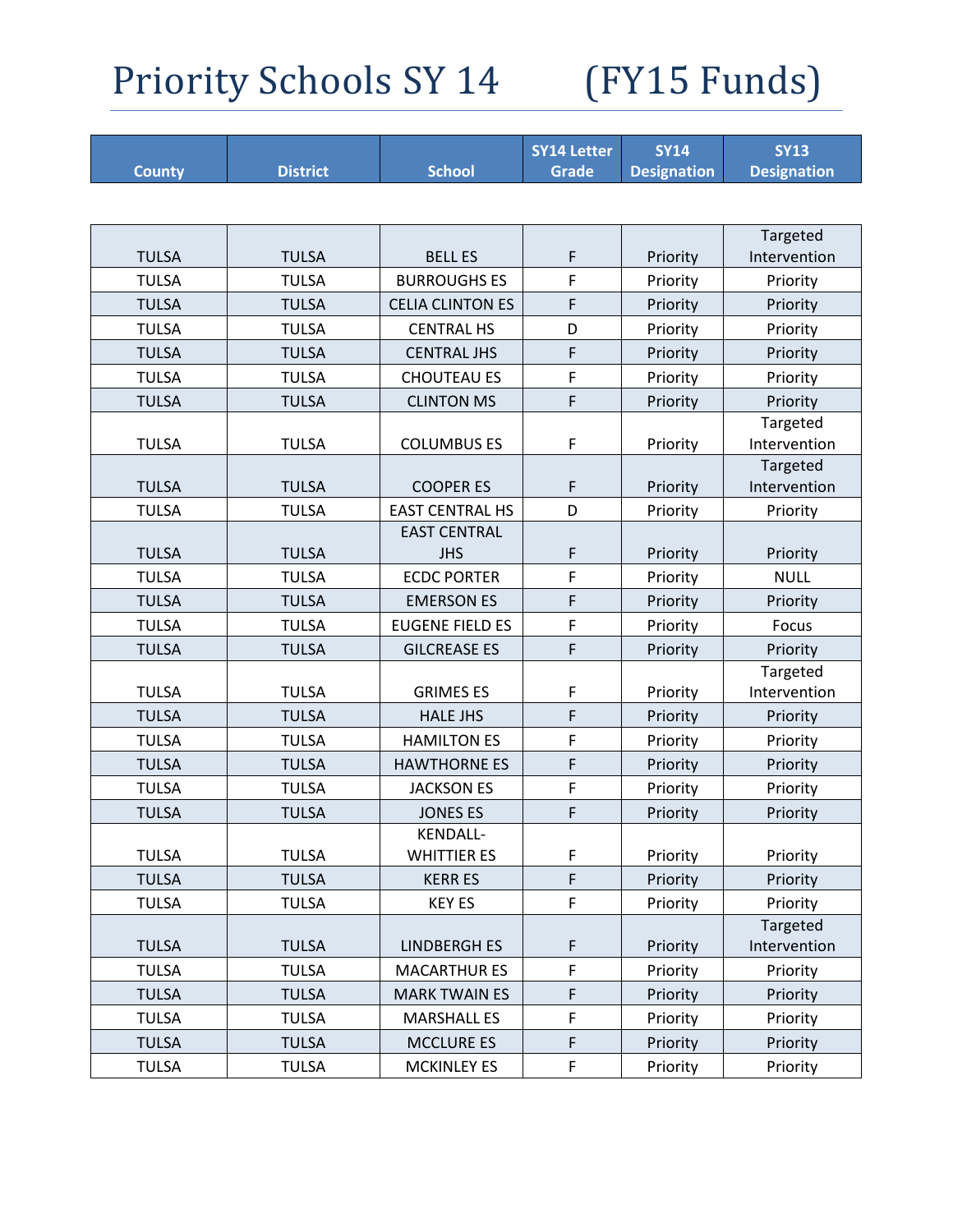|               |                       |                                    | <b>SY14 Letter</b> | <b>SY14</b>        | <b>SY13</b>              |
|---------------|-----------------------|------------------------------------|--------------------|--------------------|--------------------------|
| <b>County</b> | <b>District</b>       | <b>School</b>                      | <b>Grade</b>       | <b>Designation</b> | <b>Designation</b>       |
|               |                       |                                    |                    |                    |                          |
|               |                       | <b>MCLAIN HS FOR</b>               |                    |                    |                          |
|               |                       | <b>SCIENCE AND</b>                 |                    |                    |                          |
| <b>TULSA</b>  | <b>TULSA</b>          | <b>TECH</b>                        | D                  | Priority           | Priority                 |
| <b>TULSA</b>  | <b>TULSA</b>          | <b>MCLAIN JHS</b>                  | F                  | Priority           | Priority                 |
| <b>TULSA</b>  | <b>TULSA</b>          | <b>MEMORIAL JHS</b>                | F                  | Priority           | Priority                 |
| <b>TULSA</b>  | <b>TULSA</b>          | <b>MITCHELL ES</b>                 | D                  | Priority           | Priority                 |
|               |                       | <b>MONROE</b>                      |                    |                    |                          |
|               |                       | <b>DEMONSTRATION</b>               |                    |                    | Targeted                 |
| <b>TULSA</b>  | <b>TULSA</b>          | <b>MS</b>                          | F                  | Priority           | Intervention             |
| <b>TULSA</b>  | <b>TULSA</b>          | <b>NATHAN HALE HS</b>              | F                  | Priority           | Priority                 |
| <b>TULSA</b>  | <b>TULSA</b>          | <b>OWEN ES</b>                     | F                  |                    | Targeted<br>Intervention |
|               |                       |                                    |                    | Priority           |                          |
| <b>TULSA</b>  | <b>TULSA</b>          | <b>PARK ES</b>                     | F                  | Priority           | Priority                 |
| <b>TULSA</b>  | <b>TULSA</b>          | <b>PEARY ES</b>                    | F                  | Priority           | Priority                 |
| <b>TULSA</b>  | <b>TULSA</b>          | <b>PENNES</b>                      | F                  | Priority           | Priority                 |
| <b>TULSA</b>  | <b>TULSA</b>          | PROJECT ACCEPT<br><b>TRAICE ES</b> | F                  |                    |                          |
|               |                       |                                    |                    | Priority           | Priority<br>Targeted     |
| <b>TULSA</b>  | <b>TULSA</b>          | <b>REMINGTON ES</b>                | F                  | Priority           | Intervention             |
| <b>TULSA</b>  | <b>TULSA</b>          | <b>ROBERTSON ES</b>                | F                  | Priority           | Priority                 |
| <b>TULSA</b>  | <b>TULSA</b>          | SEQUOYAH ES                        | F                  | Priority           | Priority                 |
| <b>TULSA</b>  | <b>TULSA</b>          | <b>SKELLY ES</b>                   | F                  | Priority           | Priority                 |
| <b>TULSA</b>  | <b>TULSA</b>          | <b>SPRINGDALE ES</b>               | F                  | Priority           | Priority                 |
| <b>TULSA</b>  | <b>TULSA</b>          | <b>TRAICE</b>                      | F                  | Priority           | <b>NULL</b>              |
| <b>TULSA</b>  | <b>TULSA</b>          | <b>TRAICE MS</b>                   | F                  | Priority           | Priority                 |
| <b>TULSA</b>  | <b>TULSA</b>          | TULSA MET HS                       | F                  | Priority           | Priority                 |
| <b>TULSA</b>  | <b>TULSA</b>          | TULSA MET JHS                      | F                  | Priority           | Priority                 |
| <b>TULSA</b>  | <b>TULSA</b>          | <b>WHITMAN ES</b>                  | F                  |                    |                          |
|               |                       | <b>WILL ROGERS</b>                 |                    | Priority           | Priority                 |
| <b>TULSA</b>  | <b>TULSA</b>          | <b>COLLEGE HS</b>                  | $C+$               | Priority           | <b>NULL</b>              |
|               |                       | <b>WILL ROGERS</b>                 |                    |                    | Targeted                 |
| <b>TULSA</b>  | <b>TULSA</b>          | <b>COLLEGE JHS</b>                 | $\mathsf F$        | Priority           | Intervention             |
|               |                       | <b>KIPP TULSA</b>                  |                    |                    |                          |
|               | <b>TULSA CHARTER:</b> | ACAD. COLLEGE                      |                    |                    |                          |
| <b>TULSA</b>  | <b>KIPP TULSA</b>     | PREP.                              | D                  | Priority           | Priority                 |
| <b>TULSA</b>  | <b>UNION</b>          | <b>BOEVERS ES</b>                  | F                  | Priority           | <b>NULL</b>              |
|               |                       |                                    |                    |                    | Targeted                 |
| <b>TULSA</b>  | <b>UNION</b>          | <b>BRIARGLEN ES</b>                | F                  | Priority           | Intervention             |
| <b>TULSA</b>  | <b>UNION</b>          | <b>CLARK ES</b>                    | F                  | Priority           | Targeted                 |